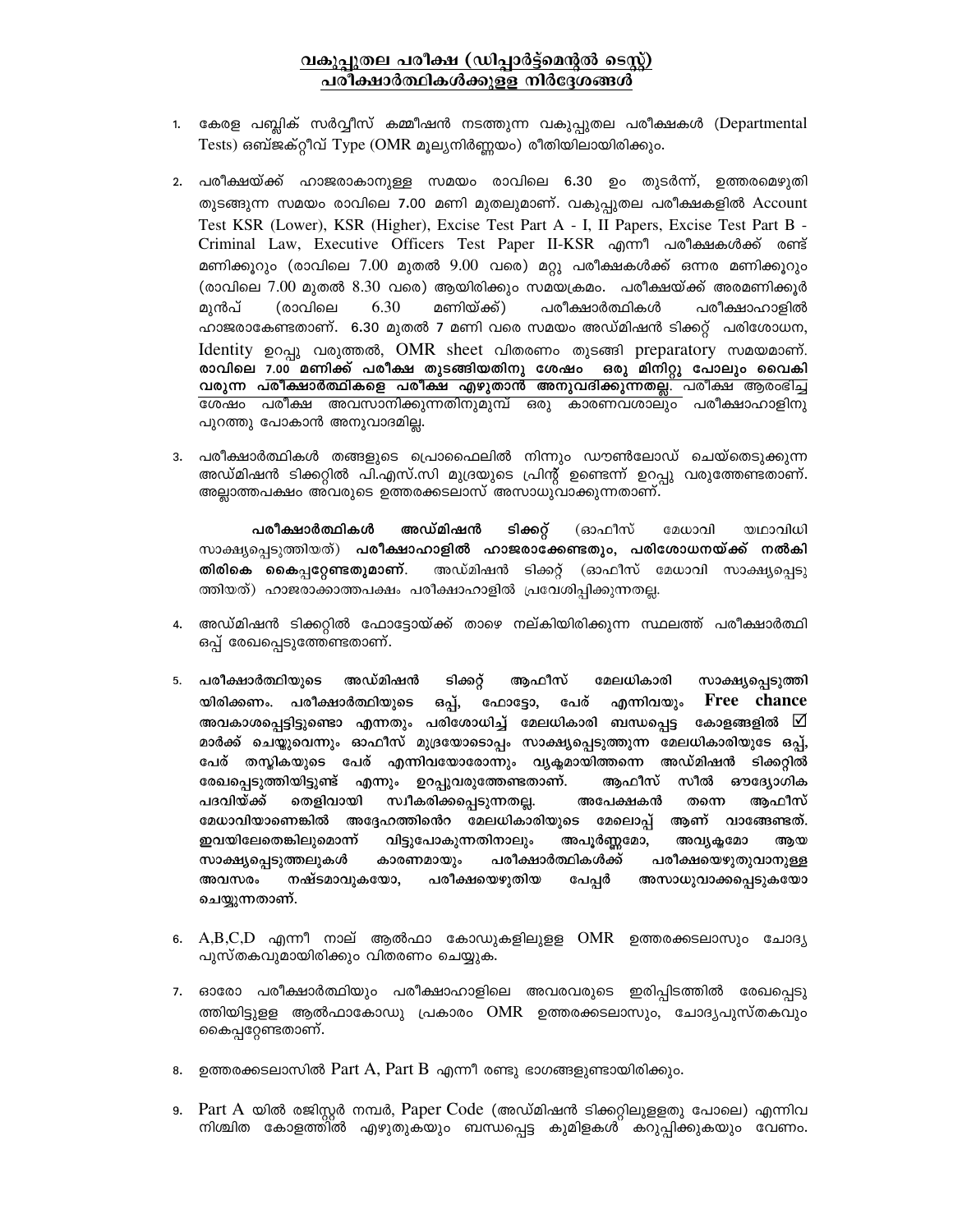പേപ്പറിന്റെ പേര് എന്നിവയും രേഖപ്പെടുത്തേണ്ടതാണ്. പരീക്ഷാതീയതി, കൂടാതെ അല്ലാത്തപക്ഷം ഉത്തരക്കടലാസ് അസാധുവാക്കുന്നതാണ്.

- 10. OMR ഷീറ്റിന്റെ Part B ഉത്തരമെഴുതാനുളള ഭാഗമാണ്. അതിൽ പേപ്പർ കോഡ് നിശ്ചിത സ്ഥലത്ത് എഴുതുകയും ബന്ധപ്പെട്ട കുമിളകൾ കറുപ്പിക്കുകയും വേണം. അല്ലാത്തപക്ഷം ഉത്തരക്കടലാസ് അസാധുവാക്കുന്നതാണ്
- 11. ചോദ്യപുസ്തകത്തിന്റെ മുൻപേജിൽ മുകൾഭാഗത്ത് പരീക്ഷാർത്ഥികൾ അവരവരുടെ പേര്, രജിസ്റ്റർനമ്പർ, ഒപ്പ് എന്നിവ രേഖപ്പെടുത്തേണ്ടതാണ്. പരീക്ഷാസമയത്ത് ചോദ്യ <u>പുസ്തകത്തിൻെ അവസാനഭാഗത്ത് അനുവദിക്കപ്പെട്ട Space for rough work പേജിൽ </u> <u>അല്ലാതെ ചോദൃപൂസ്ലകത്തിൻെറ മറ്റു ഭാഗങ്ങളിൽ അടയാളപ്പെടുത്തലുകൾ ഒഴിവാക്കുക.</u> <u>നിർദ്ദേശങ്ങൾ പാലിക്കാത്തവരെ പരീക്ഷ എഴുതുവാൻ അനുവദിക്കുന്നതല്ല.</u>
- ചോദ്യപുസ്തകത്തിൽ അടയാളപ്പെടുത്തലുകൾ വരുത്തി പരസ്പരം കൈമാറ്റം ചെയ്യാൻ  $12.$ പാടില്ല. അപ്രകാരം പ്രവർത്തിക്കുന്നവരുടെ ഉത്തരക്കടലാസ് അസാധുവാക്കുന്നതാണ്.
- 13. ചോദ്യപുസ്തകത്തിൽ ശരിയുത്തരം ഉൾപ്പെടെ ഓരോ ചോദ്യത്തിനും  $(A)$ ,  $(B)$ ,  $(C)$ ,  $(D)$ എന്ന നാല് ഉത്തരസൂചനകൾ തന്നിരിക്കും. അവയിൽ നിന്ന് ശരിയുത്തരം തെര ഞ്ഞെടുത്ത് OMR ഉത്തരക്കടലാസിൽ Part B യിൽ ബന്ധപ്പെട്ട ചോദൃനമ്പരിനു നേരെയുളള ശരിയുത്തരം സൂചിപ്പിക്കുന്ന കുമിള (ബബിൾ) മാത്രം നീലയോ, കറുപ്പോ ബോൾ പോയിന്റ് പേന ഉപയോഗിച്ച് കറുപ്പിക്കേണ്ടതാണ്.
- 14. ഓരോ പേപ്പറിന്റേയും പരമാവധി മാർക്ക് 100 ഉം വിജയിക്കുന്നതിനുളള കുറഞ്ഞ മാർക്ക് നെഗറ്റീവ് മാർക്ക് ബാധകമാണ്. ഉത്തരം രേഖപ്പെടുത്താത്ത 40% ഉം ആയിരിക്കും. ചോദ്യങ്ങൾക്ക് മാർക്ക് നഷ്ടമാവുകയില്ല. ഓരോ ശരിയുത്തരത്തിനും 1 മാർക്ക് ലഭിക്കുകയും ഓരോ തെറ്റുത്തരത്തിനും  $\%$  മാർക്ക് നഷ്ടമാവുകയും ചെയ്യും.
- 15. സ്ഥലംമാറ്റം/ട്രെയിനിംഗ്/ആരോഗ്യപരമായ കാരണങ്ങൾ എന്നിവ മൂലം പരീക്ഷാ കേന്ദ്രത്തിൽ മാറ്റം ആഗ്രഹിക്കുന്നവർ ബന്ധപ്പെട്ട ഉത്തരവ്/മെഡിക്കൽ സർട്ടിഫിക്കറ്റ് സഹിതം ജോയിന്റ് സെക്രട്ടറി, ഡിപ്പാർട്ട്മെന്റൽ പരീക്ഷാ വിഭാഗം, കേരള പബ്ലിക് സർവ്വീസ് കമ്മിഷൻ, പട്ടം, തിരുവനന്തപുരം–4 എന്ന മേൽവിലാസത്തിൽ  $23.01.2018$ നകം അപേക്ഷ നൽകേണ്ടതാണ്.
- 16. അഡ്മിഷൻ ടിക്കറ്റിലോ ഉത്തരക്കടലാസിലോ ന്യൂനതയുളള പക്ഷം അത്തരം പരീക്ഷാർത്ഥികളുടെ ഉത്തരക്കടലാസുകൾ Invalidate ചെയ്യുന്നതായിരിക്കും.
- 17. കമ്മീഷന്റെ നിർദ്ദേശങ്ങൾക്ക് വിരുദ്ധമായി കുറിപ്പുകൾ, അംഗീകാരമില്ലാത്ത പുസ്തകങ്ങൾ, ഗൈഡുകൾ മൊബൈൽ ഫോൺ, ഡിജിറ്റൽ ഡയറി, കാൽക്കുലേറ്റർ, പേജർ, ബ്ലൂടൂത്ത്, വാക്ക്മാൻ, സ്മാർട്ട്വാച്ച് തുടങ്ങിയ ഇലക്ട്രോണിക്/വാർത്താവിനിമയ ഉപകരണങ്ങൾ എന്നിവ പരീക്ഷാകേന്ദ്രത്തിൽ അനുവദിക്കുന്നതല്ല. **പരീക്ഷാജോലിയുമായി ബന്ധപ്പെട്ട** ഉദ്യോഗസ്ഥരോട് അപമര്യാദയായി പെരുമാറുന്നവരുടെ ഉത്തരക്കടലാസുകൾ സ്ഥീകരിക്കുന്നതുമാണ്.

പരീക്ഷാ സമയം അവസാനിയ്ക്കുമ്പോൾ,  $\rm{OMR}$  ഷീറ്റിൻെ  $\rm{A,B}$  ഭാഗങ്ങൾ അസിസ്റ്റന്റ് സൂപ്രണ്ടിനെ ഏൽപിച്ചശേഷം മാത്രമേ പരീക്ഷാർത്ഥികൾ പരീക്ഷാഹാളിൽ നിന്നും പുറത്തുപോകാൻ പാടുള്ളൂ

- 18. സെക്കന്റ് ക്ലാസ് ലാംഗ്വേജ് ടെസ്റ്റ് ഇൻ മലയാളം (തമിഴ്/കന്നഡ) 45 മിനിട്ട്, മൈനോറിറ്റി ലാംഗ്വേജ് ടെസ്റ്റ് (തമിഴ്/കന്നഡ) 2 മണിക്കൂർ എന്നീ പരീക്ഷകൾക്ക് വിവരണാത്മക രീതി തുടരുന്നതാണ്.
- നിർദ്ദേശങ്ങൾ പരീക്ഷാർത്ഥികൾ കർശനമായി പാലിക്കേണ്ടതാണ്. വീഴ്ച വരുത്തുന്ന 19. വരുടെ പേരിൽ വകുപ്പുതലപരീക്ഷകളിൽ നിന്നും ഡീബാർ ചെയ്യുന്നതുൾപ്പെടെയുള്ള ശിക്ഷാനടപടികൾ സ്വീകരിക്കുന്നതാണ്.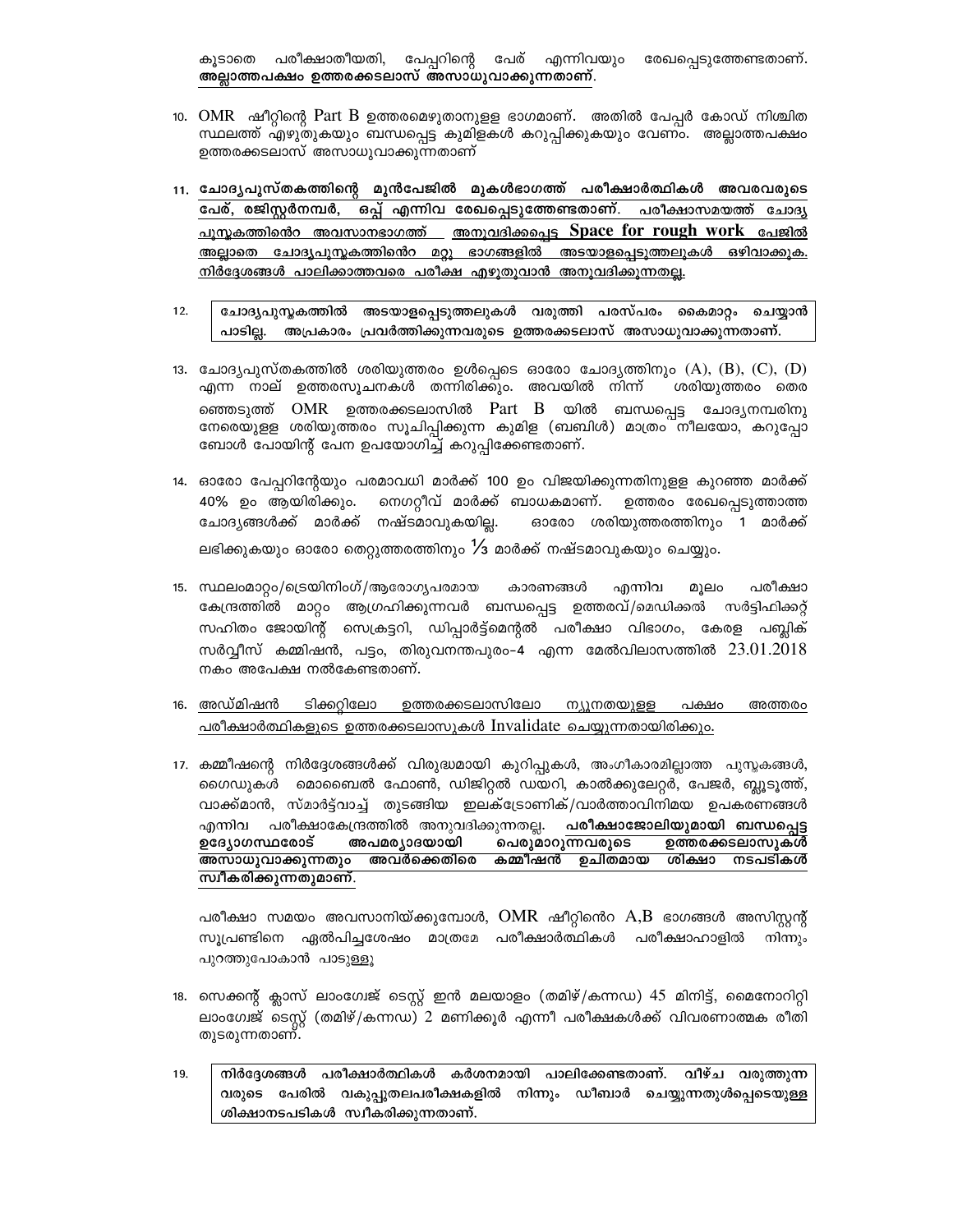## **The following publications are permitted for reference other than Government publications**

| <b>Papers</b>                                                            | <b>Name of Books</b>                                                           | <b>Editor/Publication</b>                                                                                                  |  |
|--------------------------------------------------------------------------|--------------------------------------------------------------------------------|----------------------------------------------------------------------------------------------------------------------------|--|
| <b>Account Test</b><br>(Higher) Part $II -$<br>Paper I<br>(Introduction) | The constitution of India (Bare<br>Act) (should not be a guide or<br>treatise) | Any private publication                                                                                                    |  |
| <b>Motor Vehicles</b><br><b>Department Test</b><br>I Paper               | Law of Motor Vehicles in Kerala                                                | Sri.A.Gangadharan BA, BL                                                                                                   |  |
|                                                                          | Law of Motor Vehicles in Kerala                                                | Sri. G.Suresh for AG Publications,<br>Cochin                                                                               |  |
|                                                                          | Law of Motor Vehicles and Motor<br><b>Accident Claims</b>                      | Published by Law Books Centre<br>Ernakulam                                                                                 |  |
| <b>Motor Vehicles</b><br><b>Department Test</b><br>II Paper              | Law of Taxes on Motor Vehicles                                                 | Sri. A. K. Avirah, Advocate,<br>Ernakulam and Sri. Parameswaran<br>Moothath, B.A. B.L.                                     |  |
|                                                                          | The Kerala Motor Vehicles<br>Taxation Act, 1976                                | Sri. Sugathan, Advocate, Ernakulam                                                                                         |  |
|                                                                          | Kerala Motor Vehicle Taxation<br><b>Act and Rules</b>                          | Published by Law Books Centre<br>Ernakulam                                                                                 |  |
| Panchayat Tests                                                          | Kerala Panchayat Manual<br>(Act and Rules)                                     | Published by the Kerala Law Times,<br>Cochin-11 or Cochin 31                                                               |  |
| Civil Judicial Test<br>I Paper                                           | Code of Civil Procedure                                                        | Published by the Kerala Law Times<br>Cochin-11 or Cochin 31, Swami Law<br>House Ernakulam & Law Books<br>Centre, Ernakulam |  |
|                                                                          | <b>Civil Rules of Practice</b>                                                 | Law Books Centre, Ernakulam Edited<br>by Sri. .George Johnson & Sri<br>Dominic Johnson.                                    |  |
| Civil Judicial Test<br>II Paper                                          | (ചുവടെ കുറിപ്പ് (iii)<br>കാണുക)                                                |                                                                                                                            |  |
| Criminal Judicial<br><b>Test I Paper</b>                                 | Code of Criminal Procedure                                                     | Published by Law Books centre,<br>Kochi, Swami Law House,<br>Ernakulam (allowed upto July 2018)                            |  |
| Criminal Judicial<br><b>Test II Paper</b>                                | <b>Indian Penal Code</b>                                                       |                                                                                                                            |  |
| Excise Test Part - A<br>I &II Papers                                     | The Kerala Abkari Act                                                          | B.G.Harindranath, Swamy Law<br>House, Ernakulam.                                                                           |  |
| <b>Revenue Test</b><br>Paper I, II &III                                  | <b>LAWS ON LAND</b>                                                            | Sri.Gangadharan                                                                                                            |  |
|                                                                          | <b>LAWS ON LAND</b>                                                            | Sri. G.Suresh                                                                                                              |  |
|                                                                          | LAWS ON LAND IN KERALA                                                         | Sri.George Johnson and<br>Sri.Dominic Johnson                                                                              |  |
| <b>Revenue Test</b><br>$Paper - III$                                     | KERALA LAND REFORMS ACT                                                        | Sri.Sugathan, Advocate,<br>Ernakulam                                                                                       |  |
|                                                                          | LAW OF LAND REFORMS IN<br><b>KERALA</b>                                        | Sri.George Johnson and<br>Sri.Dominic Johnson                                                                              |  |